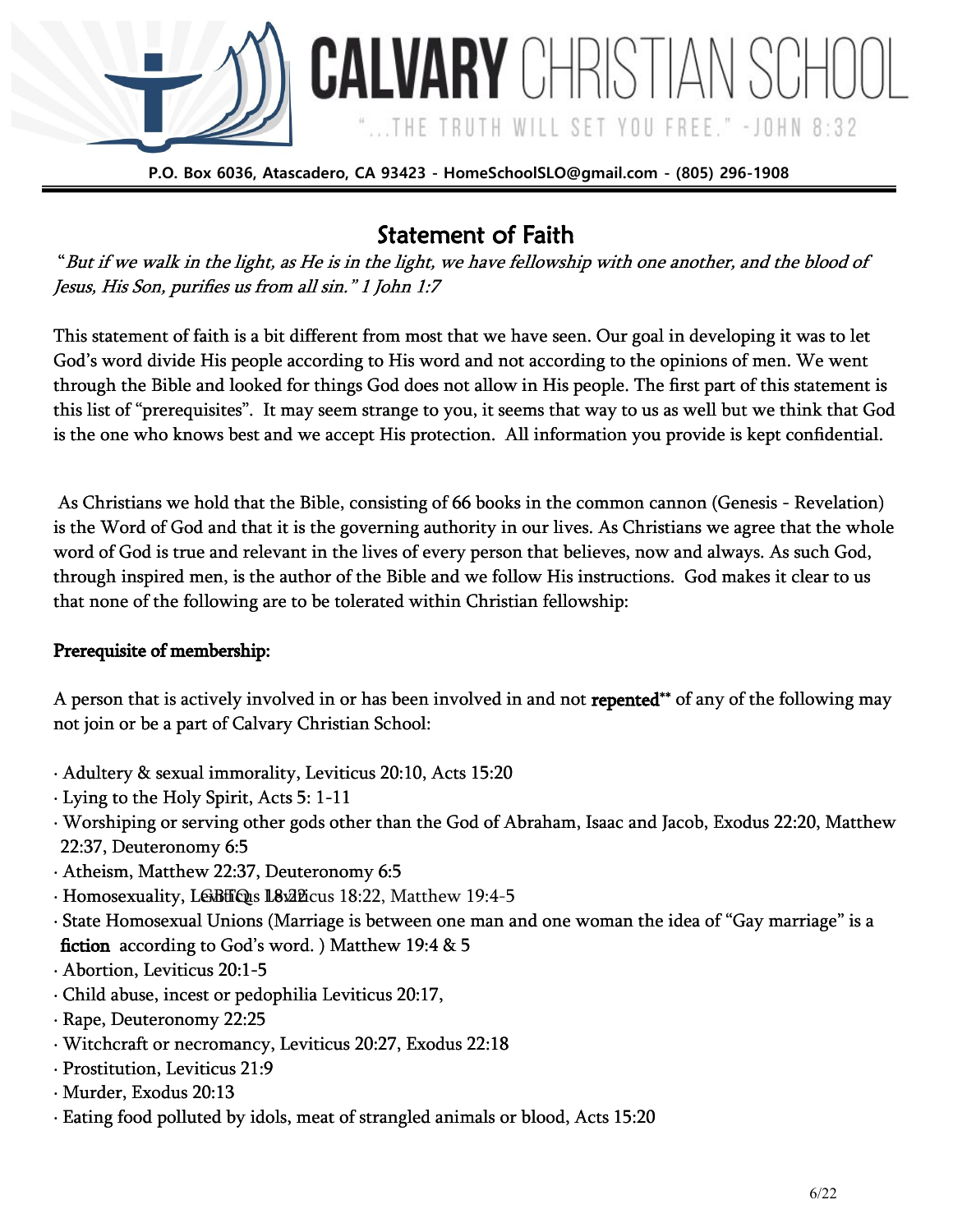

**CALVARY** CHRISTIAN S

...THE TRUTH WILL SET YOU FREE." - JOHN 8:32

This list is not exhaustive, it represents part of the instructions of God that cause a person to be put out of the community of believers. You may be involved in another activity not listed and if you are in doubt please ask for more information. We hope to refine these things with more information as we learn and grow.

This is the agreement of the terms for joining Calvary Christian School and participating in ANY of our fellowship functions. By signing you agree before God that you are not knowingly participating in and or that you will not participate in any of these actions as a member of Calvary Christian School. You also agree that if you are unknowingly participating in any of these things and you discover that you are, you will repent immediately or leave Calvary Christian School immediately until such a time as you have repented\*\*. You also agree that if you are discovered to having knowingly lied about your involvement in any of these actions and it is discovered and verified that you are or have been and not repented of them that you will be immediately expelled from Calvary Christian School with no refund or recourse available on your part.

Please indicate here anything you may struggle with or have struggled with and that you would like CCS to be aware of, like help with, or consideration for. (ie. alcoholism, pornography, ect.)

\_\_\_\_\_\_\_\_\_\_\_\_\_\_\_\_\_\_\_\_\_\_\_\_\_\_\_\_\_\_\_\_\_\_\_\_\_\_\_\_\_\_\_\_\_\_\_\_\_\_\_\_\_\_\_\_\_\_\_\_\_\_\_\_\_\_\_

\_\_\_\_\_\_\_\_\_\_\_\_\_\_\_\_\_\_\_\_\_\_\_\_\_\_\_\_\_\_\_\_\_\_\_\_\_\_\_\_\_\_\_\_\_\_\_\_\_\_\_\_\_\_\_\_\_\_\_\_\_\_\_\_\_\_\_

\*\*"Repent" means to change one's mind about something and to agree with and obey God in regard to the thing. For example a person that repents of adultery would acknowledge that they were wrong about committing adultery, they would stop committing adultery, ask forgiveness from God and others and they would make restitution for the damage they have caused. We understand that repentance may be a process of recognizing the sin, having a desire to turn from the sin, and needing help to do so. We want to help along with believers in your life, church, family, etc. All of us have gone through issues, the important thing is that we are open and honest about what we struggle with and that we are willing to change.

### General Statement of Your Faith

If you have agreed to the prerequisites of membership we also require that you read and honestly share your position on the following generally held Christian beliefs that are derived from the Bible. No honest answers to the following will disqualify you from membership. We understand that each of us are growing and we want to facilitate growth through understanding and compassionate dialogue. Knowing where you are at and where others are at on these issues will help us all understand each other and grow together.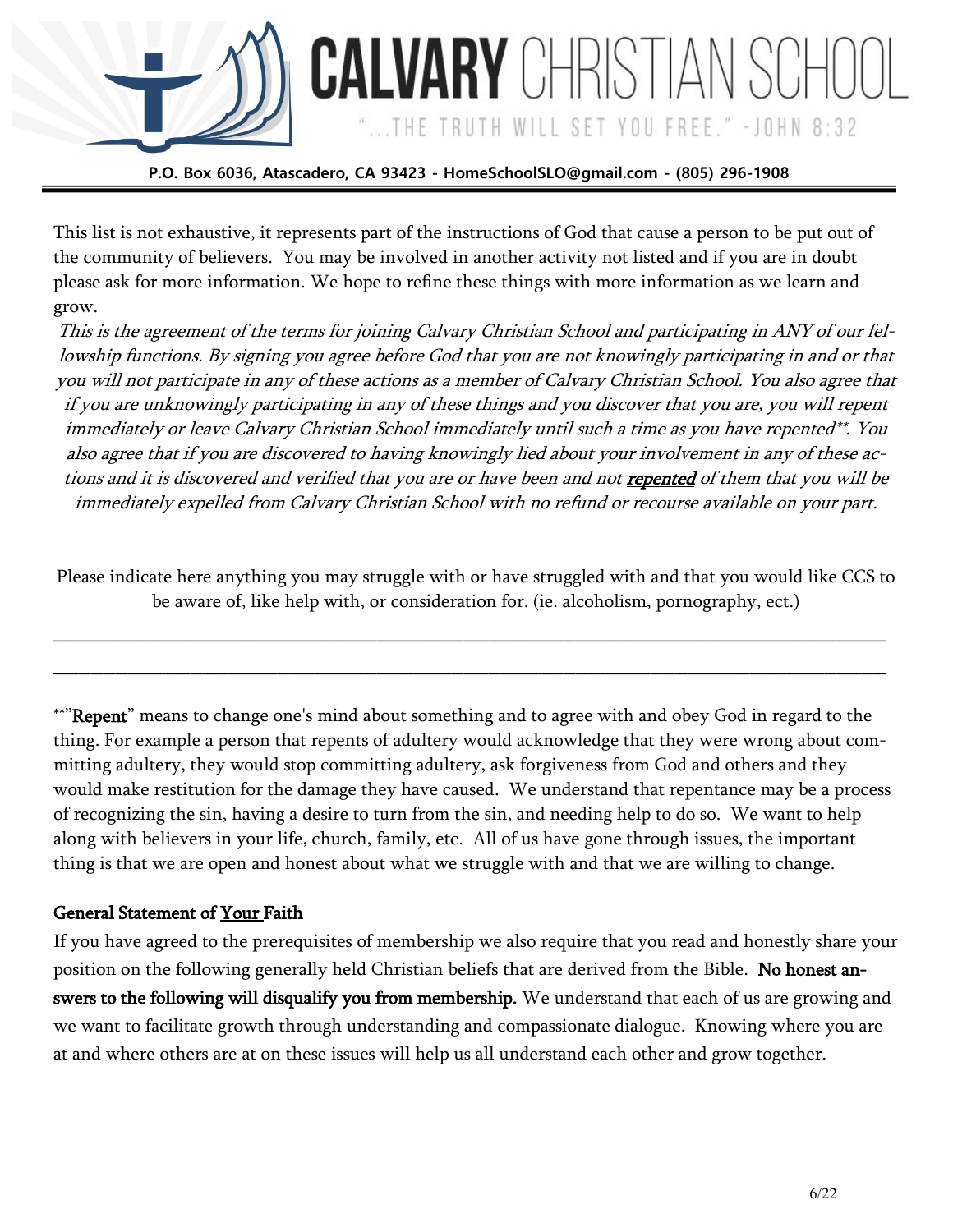

**CALVARY** CHRISTIAN SCH

...THE TRUTH WILL SET YOU FREE." -JOHN 8:32

Please indicate next to each statement the numeral that best describes your understanding: 1) I agree 2) I do not understand 3) I do not agree

I believe the scriptures, both Old and New Testaments, to be the inspired Word of God, without error in the original writings, the complete revelation of His will for the salvation of men and the divine and final authority for Christian faith and life (2Timothy 3:16; 2Peter 1:19-21). Husband Wife

I believe in One God, Creator of all things, infinitely perfect and eternally existing in three persons, Father, Son and Holy Spirit (Exodus 20:2-3; Matthew28:19).

Husband \_\_\_\_\_\_\_\_ Wife \_\_\_\_\_\_

I believe that Jesus Christ is true God and true man, having been conceived of the Holy Ghost and born of the Virgin Mary. He died on the cross a sacrifice for our sins according to the scriptures. Further, He arose bodily from the dead, ascended into heaven, where at the right hand of the majesty on High, He now is our High Priest and Advocate (Matt. 1:21-23; Colossians 3:1; Hebrews 1:2). Husband Wife Wife  $\sim$ 

I believe that the ministry of the Holy Spirit is to glorify the Lord Jesus Christ, and during this age to convict men, regenerate the believing sinner, indwell, guide, instruct and empower the believer for Godly living and service (Romans 8:14-27).

Husband Wife

I believe that man was created in the image of God but through voluntary disobedience fell into sin and is therefore lost and only through regeneration by the Holy Spirit can mankind obtain salvation and eternal life (John 3:5; Ephesians 2:8-9).

Husband Wife

I believe that the shed blood of Jesus Christ and His resurrection provide the only grounds for justification and salvation for all who believe, and only such as receive Jesus Christ are born of the Holy Spirit, and thus become children of God (Romans 3:24, 8:16; Ephesians 1:7). Husband Wife

I believe that the true church is composed of all such persons who through faith in Jesus Christ have been regenerated by the Holy Spirit and are united together in the body of Christ of which He is the Head (Revelation 20:12-15).

Husband\_\_\_\_\_\_ Wife\_\_\_\_\_\_\_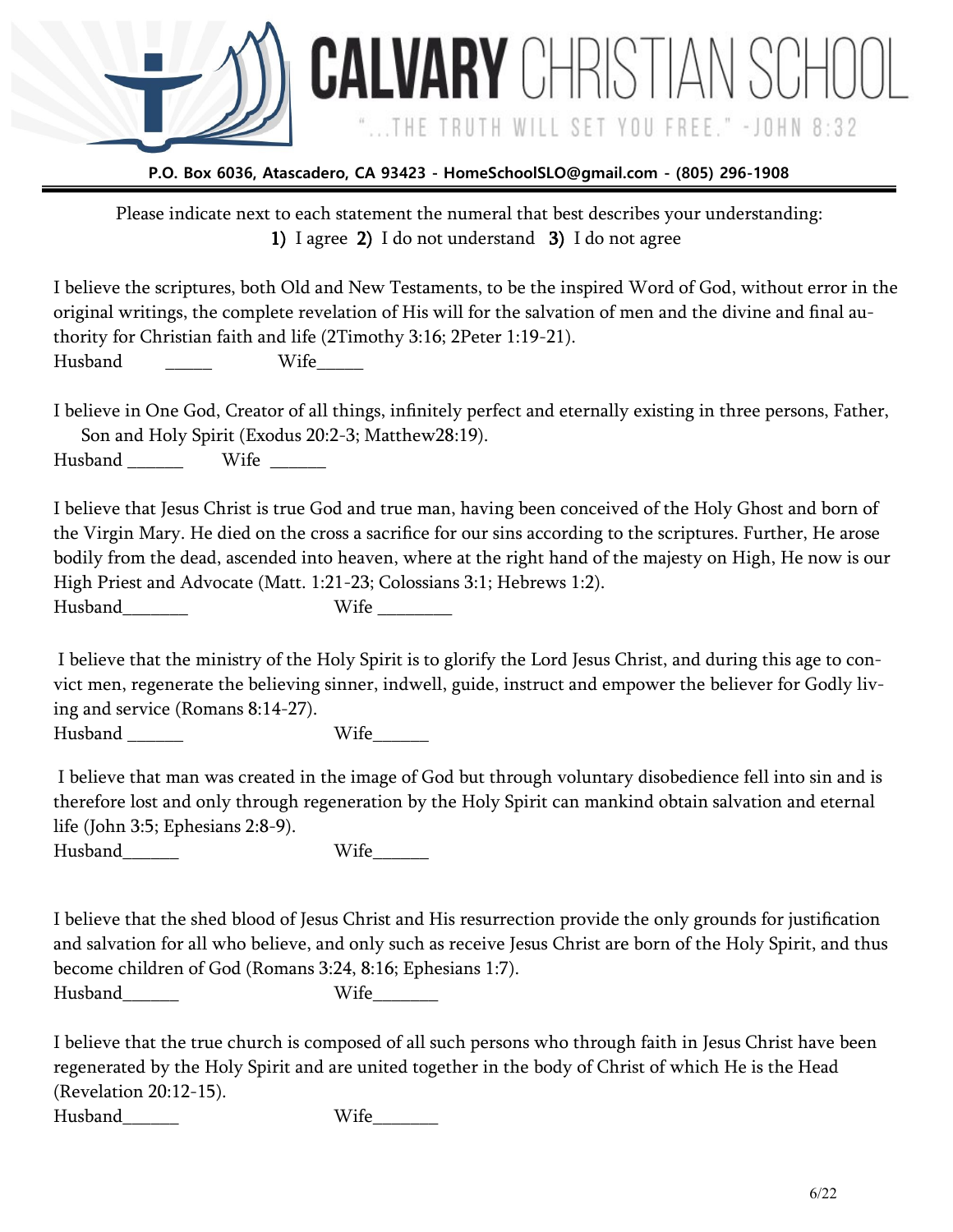\_\_\_\_\_\_\_\_\_\_\_\_\_\_\_\_\_\_\_\_\_\_\_\_\_\_\_\_\_\_\_\_\_

**P.O. Box 6036, Atascadero, CA 93423 - HomeSchoolSLO@gmail.com - (805) 296-1908** 

1) I agree 2) I do not understand 3) I do not agree

**CALVARY** CHRISTIAN SCHO

"...THE TRUTH WILL SET YOU FREE." - JOHN 8:32

|                                                                       | I believe in the bodily resurrection of the dead; the believer to everlasting blessedness and joy with the<br>Lord, the unbeliever to judgment and everlasting conscious punishment (John 5:28; I Corinthians 15:52-53). |
|-----------------------------------------------------------------------|--------------------------------------------------------------------------------------------------------------------------------------------------------------------------------------------------------------------------|
| Husband________                                                       | I believe that water baptism and the Lord's Supper are ordinances to be observed by the Church during this<br>present age; however, they are not to be regarded as means of salvation.                                   |
| on the personal life and service of the believer.<br>Husband_________ | I believe in the imminent coming of our Lord Jesus Christ and that this "Blessed Hope" has a vital bearing<br>${\large\bf Wife}\underline{\hspace{1cm}}$                                                                 |
| Husband________                                                       | I believe that children belong to God who has given the responsibility and authority for their education to<br>their parents and that it is their responsibility to protect this parental right.                         |
| below)                                                                | I think something should be added/subtracted in this statement of faith. (please let us know what you think                                                                                                              |
| Husband__________                                                     |                                                                                                                                                                                                                          |
|                                                                       |                                                                                                                                                                                                                          |
|                                                                       | (Church, Denomination, Movement)                                                                                                                                                                                         |
| If not how do you describe your faith?                                |                                                                                                                                                                                                                          |
|                                                                       |                                                                                                                                                                                                                          |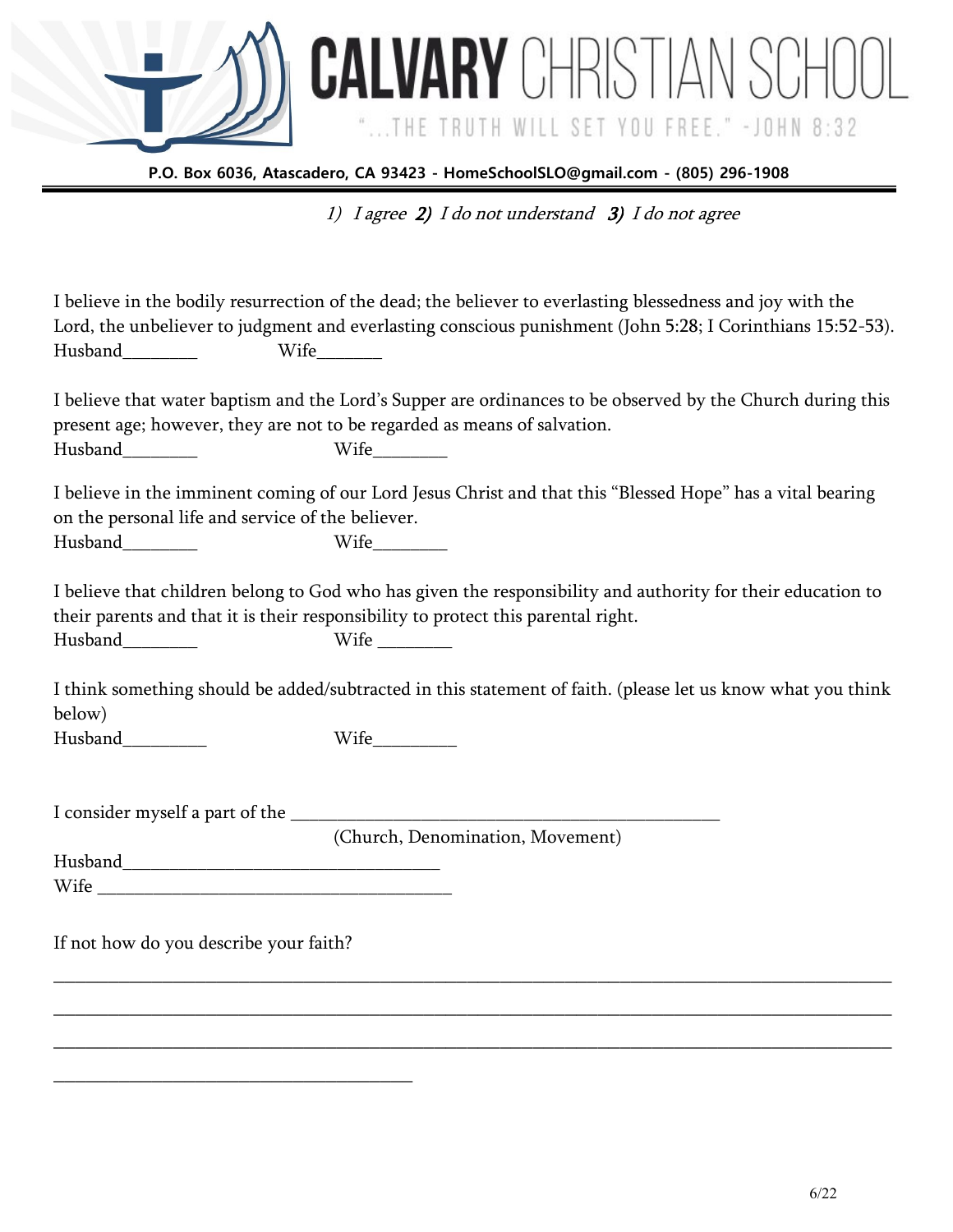

**CALVARY** CHRISTIAN SCH

... THE TRUTH WILL SET YOU FREE." - JOHN 8:32

### PLEASE USE THIS SPACE FOR FURTHER EXPLANATIONS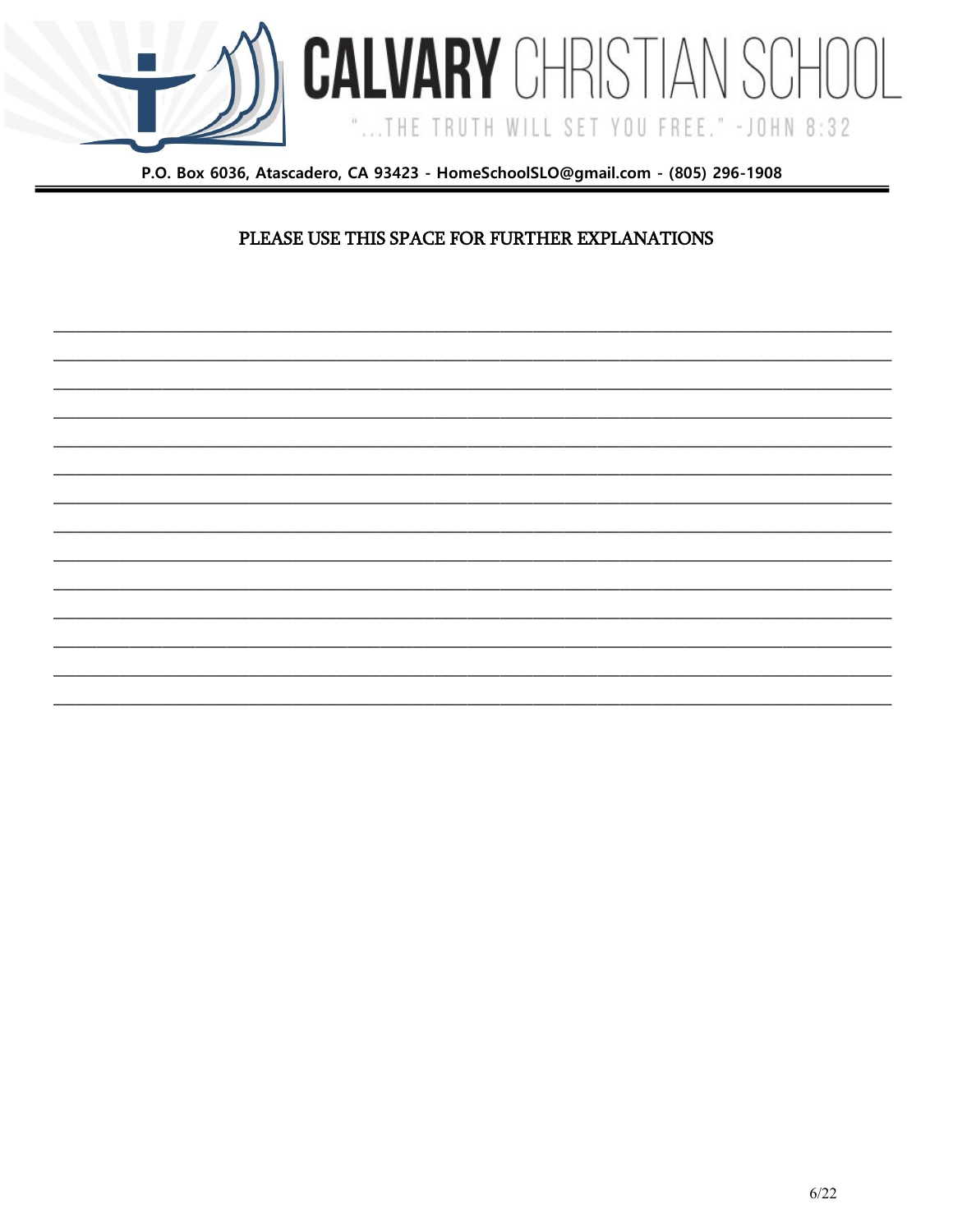

... THE TRUTH WILL SET YOU FREE." - JOHN 8:32

# Code of Conduct

- 1. Please show the necessary respect and consideration for those in charge of all CCS events and activities including volunteers and employees who direct or guide CCS field trips. Everyone is expected to listen attentively when parents or others directing activities are speaking, so they can learn and show appre ciation for those who are taking the time to contribute to our educational process.
	- Any disrespect shown will result in the child sitting out with a parent.
	- Should the disrespectful behavior continue, the family will be asked to leave the event.
- 2. Colossians 3:17 says, "And whatsoever you do in word or deed, do all in the name of the Lord Jesus, giving thanks to God and the Father by Him." Please act, speak, and dress in such a way as is becoming of a Christian: modesty, kindness, compassion, male and female birth gender specificity, and conversation that will not offend others intentionally. Wholesome friendships are encouraged among all of the students of CCS, and it is expected that boys and girls shall demonstrate character in keeping with that of brothers and sisters in Christ.
- 3. Park Days and/or PE Activities are provided to allow the children time to play and interact with one another along with physical activity. No rough play, hitting, pushing, or bullying of any kind will be allowed. Forgiveness will be emphasized when small offenses occur.
	- Children who choose to not respect any other children's space or exhibit other inappropriate behavior will be asked to sit out during the rest of the Park Day/Activity.
	- Continued disregard for the rules will result with expulsion from the activity.
	- If the same behavior happens at the next Park Day/Activity, the child will be suspended from all such activities for the rest of the quarter.
	- A third time shall result in expulsion from CCS.
- 4. It is expected that the property of any place that a CCS event occurs at will be respected. Parents shall please remind their children that they need to not touch, climb on, trample through, etc. things that be long to others.
- 5. The use of alcoholic beverages, tobacco products, marijuana, illegal drugs, vaping paraphernalia or weapons are not permitted at any CCS function.
	- First infraction will result in the child being expelled from the activity
	- Second infraction will result in the child being expelled from CCS.

It is often uncomfortable for the adult(s) in charge of an event to discipline someone else's child. We believe that it is the parent(s)' responsibility to be in charge of their children; however, if necessary another parent may step in to assist you. At no time; however, shall anyone use any type of physical response toward anyone else's child unless that child is in danger. Please teach your children the expected appropriate behavior and attitude and that the adults in charge of the activity have been delegated by CCS and you, the parent, to verbally address any inappropriate behavior. Thank you for your help and cooperation.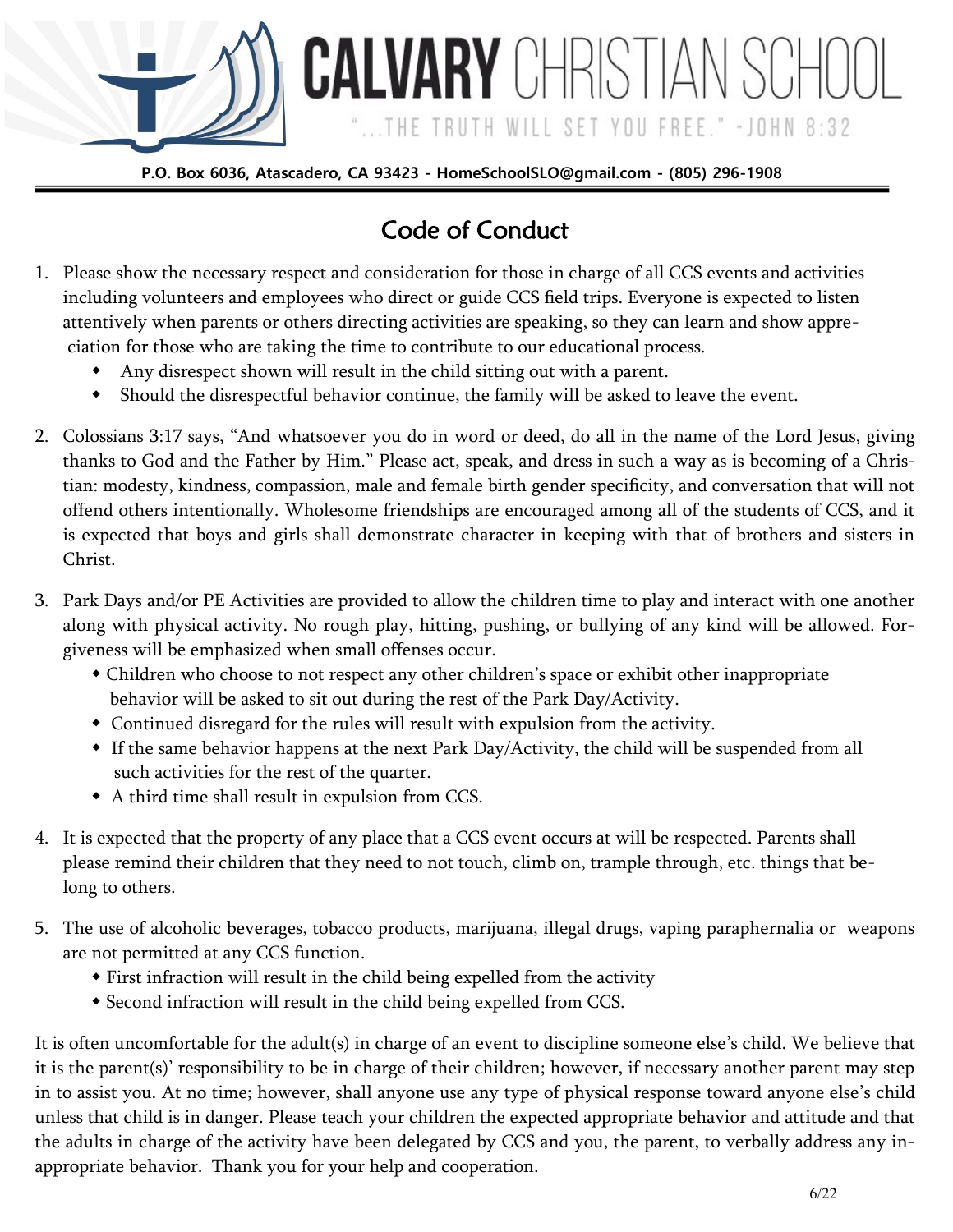

# Field Trip Guidelines

**CALVARY** CHRISTIAN SCH

...THE TRUTH WILL SET YOU FREE." -JOHN 8:32

1. When a field trip has a deadline for sign-up due to the necessity of planning, sign-up deadlines will be strictly adhered to. A waiting list may be formed in case a family/families need to cancel and space becomes available.

- 2. Please notify the person(s) in charge of the particular field trip if they cannot be reached, if for some reason you will not be able to attend. This way, if anyone is on the waiting list they will be able to take your place.
- 3. Field trips which require a payment should have checks made out to CCS, unless otherwise noted; please only one event per check to alleviate any confusion in the bookkeeping department.
- 4. CCS field trips are open to all CCS families, including grandparents and siblings unless otherwise noted. Each CCS family is responsible for their guests. Prices may vary for guests according to some field trip guidelines. Any extra fees that may be incurred should be included in the check made out to CCS by the member family.
- 5. All field trips are planned as parent participation trips. Your child may attend field trips with another CCS family if a CCS Parental Consent form is completed with an attached copy of your Emergency Health/Medical Release form, and it accompanies your child(ren) on the field trip. This form is included with your CCS paperwork for you to copy if/when you need one.
- 6. Refunds cannot be guaranteed for some field trips, so please make sure the times and dates will work for you before signing-up for any field trips.
- 7. Again, please be considerate of those planning the field trips and give them enough notice should you not be able to attend for any reason.
- 8. Please remember that you are responsible for your child(ren)'s behavior at all times. Please follow the rules of the facility being visited as well as the CCS Code of Conduct. Please do not allow your child(ren) to run around without supervision at the field trip location before and after the actual event begins and ends.
- 9. Remember, it is not only CCS that is being represented but homeschooling in general; not to mention the desire to honor the Lord in all that we say and do.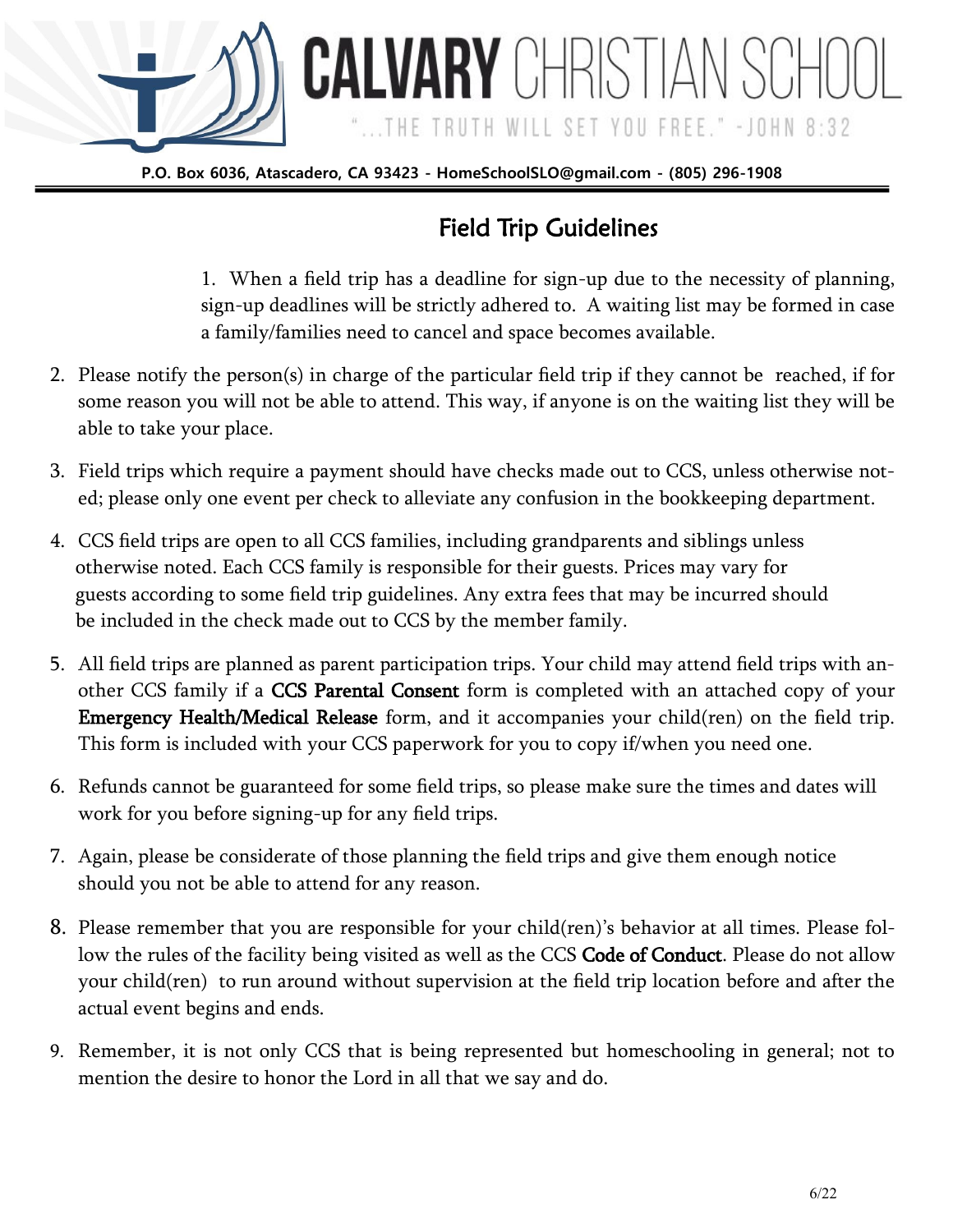

**CALVARY** CHRISTIAN SCH

...THE TRUTH WILL SET YOU FREE." -JOHN 8:32

# Health and Safety Policy

Introduction: CCS will strive to protect the safety and health of students in our school as well as their families. This health and safety policy has been developed from the guidelines recommended by the Center for Disease Control, the National Association of State Boards of Education, the California Department of Health, and the California State Board of Education.

Privacy: Students, Parents, and Directors of CCS are not required to disclose personal health information to anyone. If information or speculation about an individual's health is shared with the Directors for the purpose of assessing potential needs or enforcing school policies, such information is treated as highly confidential. Access to student health records and related information is available only to the Directors and to the student or, if the student is a minor, to his/her parent or guardian, except as required by law.

Education: With the goals of healthful living and avoiding risks of injury, illness, and disease, Calvary Christian School will make this Health and Safety Policy available on an annual basis and will require, as a condition of enrollment, that every parent or guardian sign a notice of receipt and agreement to follow these policies at all school activities.

**Enrollment:** No student will be denied enrollment in Calvary Christian School based solely upon the presence of an injury, disability, illness, or disease. However, under certain conditions (explained below under "exposure control") a student may be excluded from participation in group activities.

School Entry Health Exam: Parents of a child entering kindergarten or the first grade if they skipped kindergarten are required by law to have a physical exam and to submit a "Report of Health Examination for School Entry" (PM171A) or a "Waiver of Health Check-up for School Entry (PM171B). This report is kept on file with the student's permanent records.

Immunizations: Calvary Christian School requires that all school families abide by California's current vaccination policy or provide an exemption for children not vaccinated. Starting January 1, 2016,

- Parents or guardians of students in any school or child-care facility, whether public or private, will no longer be allowed to submit a personal beliefs exemption to a currently required vaccine.
- Students will no longer be required to have immunizations for entry if they attend:
	- A home-based private school or
	- An independent study program and do not receive classroom-based instruction.
- Students who have an individualized education program (IEP) should continue to receive all necessary services identified in their IEP regardless of their vaccination status. However, parents or guardians must continue to provide immunization records for these students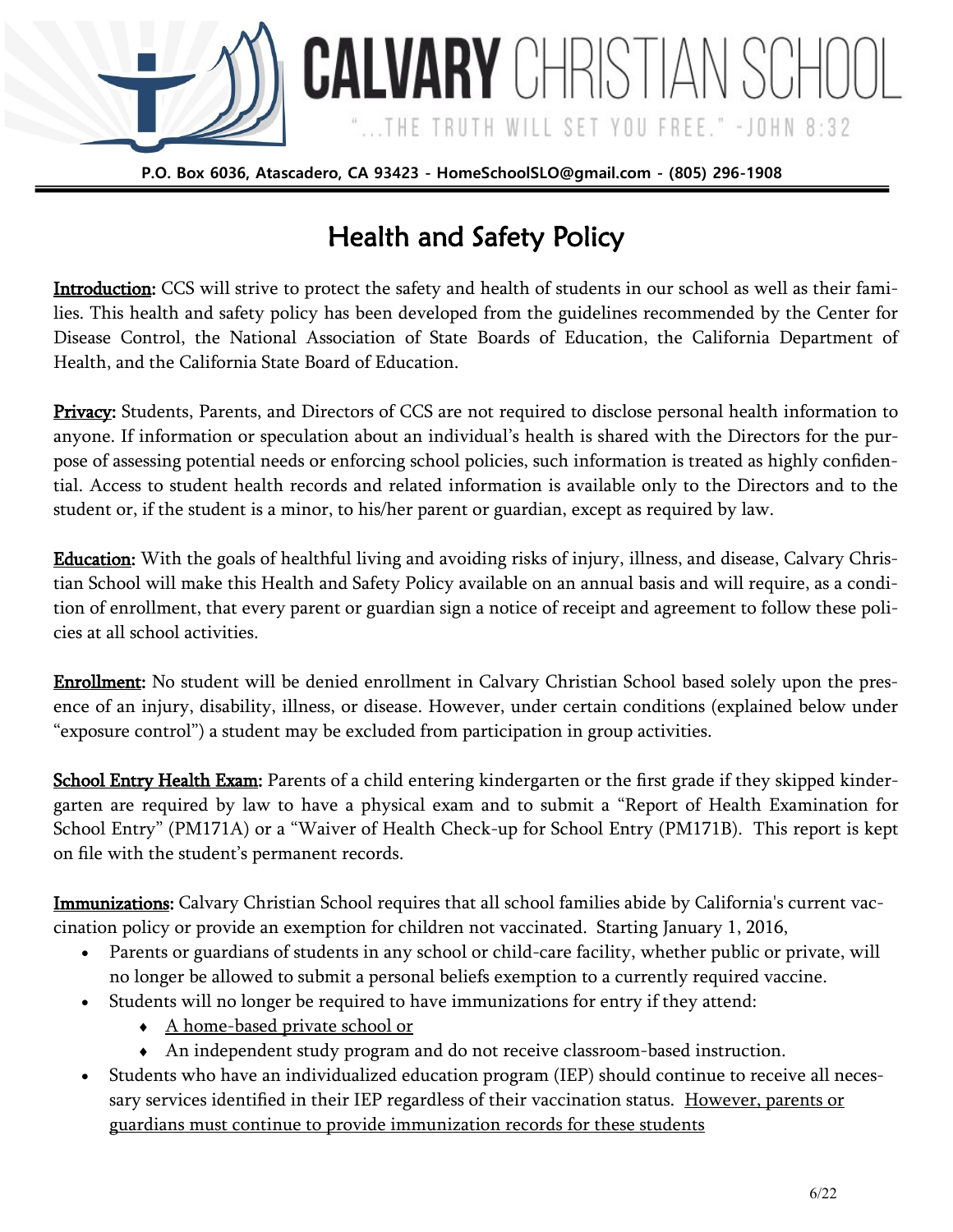

to their schools, and schools must continue to maintain and report records of immunizations that have been received for these students.

...THE TRUTH WILL SET YOU FREE." -JOHN 8:32

A parent or guardian must submit a written statement from a CAIRE-ME approved physician (M.D. or D.O.) which states:

- That the physical condition or medical circumstances of the child are such that the required immunization(s) is not indicated
- Which vaccines are being exempted.
- Whether the medical exemption is permanent or temporary.
- The expiration date, if the exemption is temporary.

Effective Jan 1, 2021, all exemptions must be processed through the CAIR-ME website. This medical exemption must be on file with Calvary Christian School.

Requirements listed for children in grades K—12 as well as requirements for 7th grade are listed at www.shotsforschool.org/k-12/ . They will need to provide documentation of having received the following vaccines. 1) Diphtheria, Tetanus, and Pertussis containing vaccine (DTaP, DTP, DT, Tdap, or TD) 2) Poliomyelitis (OPV or IPV) 3) Measles 4) Mumps 5) Rubella 6) Varicella (chickenpox), Hepatitis B.

As a Christian organization and a proponent of United States and State Constitutional Rights, and Parental Rights, we believe that forced/mandatory vaccinations required by the government are a violation of God's law, Parental rights, and the Constitution.

Parents/Guardians of all students must present a signed waiver, or written immunization record to be kept on file by the school within 10 days of enrollment.

**Exposure Control:** Because of the family nature of the program offered by CCS, policies and procedures adopted in institutionalized school settings may not offer the level of safety necessary to reasonably prevent health hazards. While no one can guarantee that an injury will never occur nor illness or disease be contracted, the following policies are adopted for the health and safety of all students and their families.

Injury Prevention:We recommend the following guidelines, adapted from the Center for Disease Control guidelines and for our unique educational setting that:

-all parents and students in grade 9 and above take the Basic First Aid and CPR course offered by the Red Cross.

-if an injury to a child occurs at a CCS sponsored activity, the parent of the injured child should be the person to give first aid or other treatment.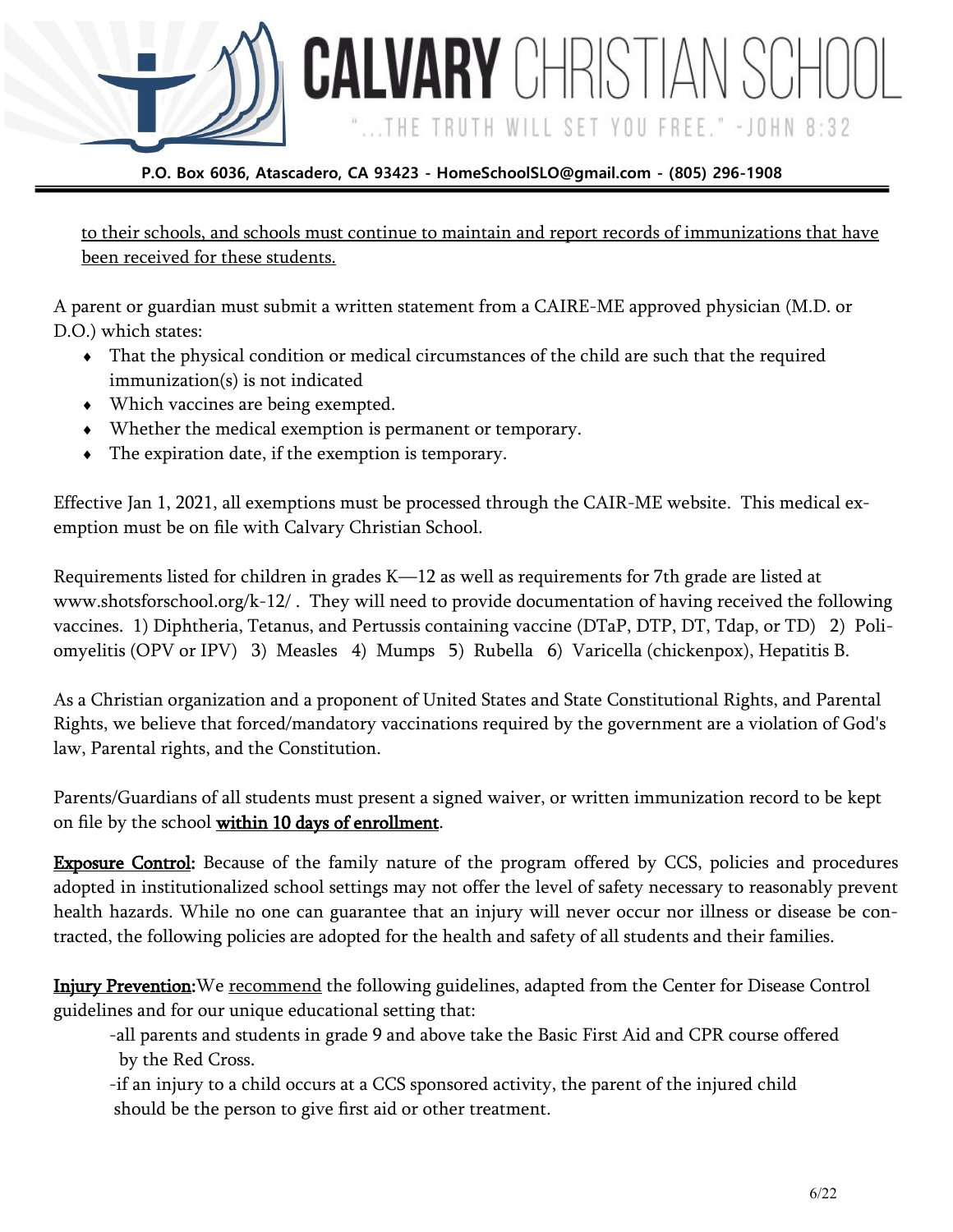

**CALVARY** CHRISTIAN SCH

...THE TRUTH WILL SET YOU FREE." -JOHN 8:32

Presence of a Contagious Illness or Disease: Students and family members may not participate in group activities sponsored by CCS if they are ill with a contagious disease. If you are ill, please stay at home to avoid exposing others. If it becomes clear that someone is sick with any condition which may cause a health concern for others, that person will be asked to leave and will be excluded from CCS sponsored activities until he/she is past the contagious period.

Notification of Exposure to Communicable Disease: Whenever the directors or a parent believes that a student who is or is not completely immunized against a particular communicable disease may have been exposed to that disease, that information will be communicated to the student's parents or guardian and to the local health officer by the director of CCS. Along with the recommendation of the local health officer related to the student's risk of developing the disease, the director may require the exclusion of the student from CCS sponsored activities until the end of the incubation/contagious period of the disease.

Ongoing Medical Conditions: If a student or a member of their family involved in CCS has a continuing medical need, CCS will make a reasonable effort to accommodate those needs while balancing those needs with the overall needs of the group. If you are unsure whether a particular activity can accommodate specialized equipment or other needs, please ask before attending the CCS activity.

Administration of Medicine or Procedures: No one other than the parent or guardian of a student may administer medication or other medical procedures (inhalers, insulin shots, pain relievers, etc.) to that student.

Parental Supervision: We require that a parent or guardian attend all CCS sponsored activities. In the case of an illness or condition which presents any special or emergency care, we require that the parent/guardian remain close so that they may be the first one to respond and administer first aid, medication, etc. to their child for both the safety of their child as well as others present at the activity.

Exclusion from CCS Activities: No student or family member will be permanently excluded from activities sponsored by CCS based solely upon the existence of a medical condition. If the particular condition creates a risk to others or is a need which CCS cannot accommodate without detriment to other CCS members, the directors will meet with the parent to attempt to resolve the issue consulting with local health officials or by obtaining other medical advice if necessary to assist in determining appropriate action. In such cases, the decision of the directors is final.

**Expulsion:** Failure to follow these guidelines may result in immediate expulsion from CCS.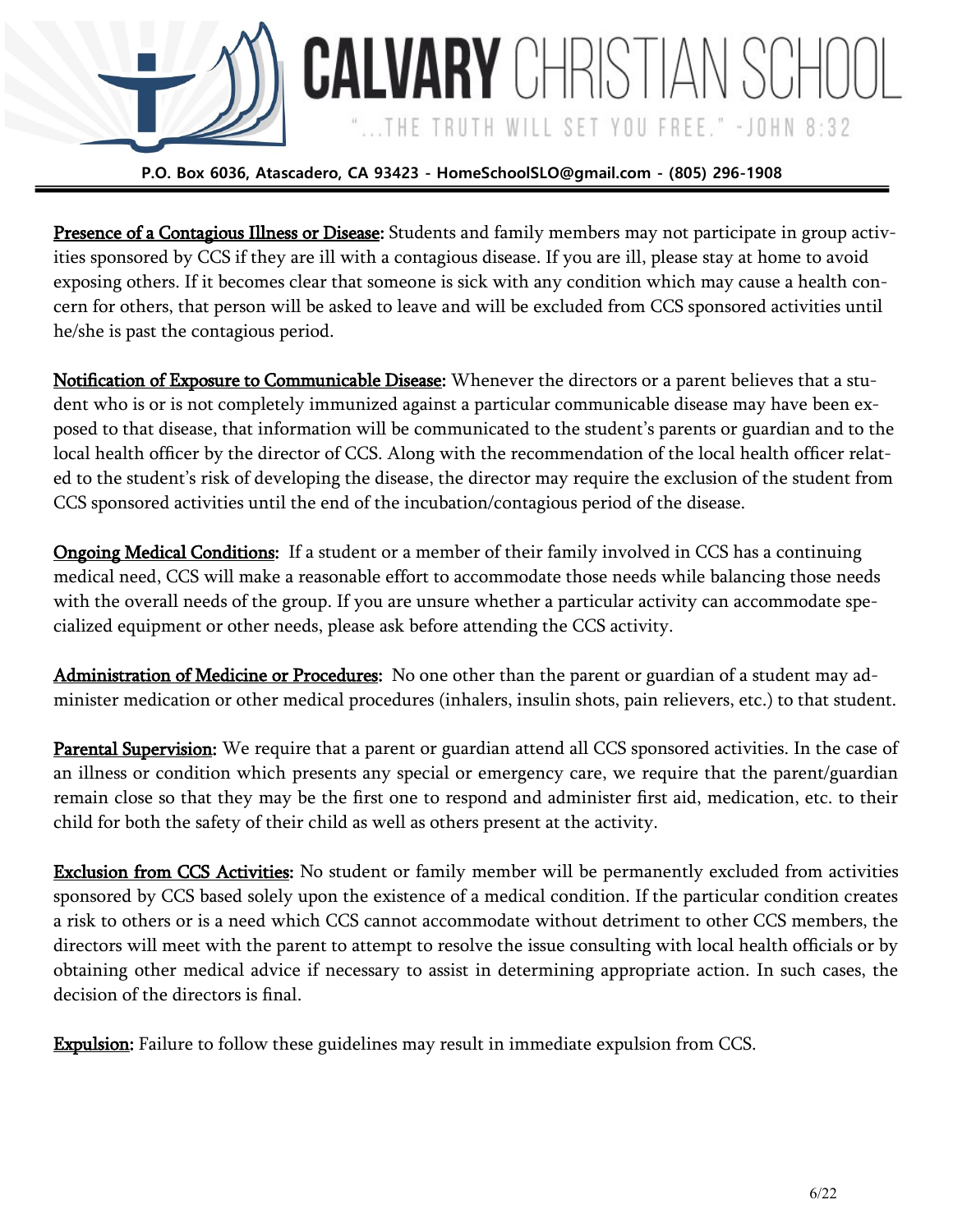

...THE TRUTH WILL SET YOU FREE." - JOHN 8:32

Conciliation: The parties to this agreement are Christians and believe that the Bible commands them to make every effort to live in peace and to resolve disputes with each other in private or within the Christian Church (Matthew 18:15-20; I Corinthians 6:1-8). Scripture is the sole remedy for resolving any controversy or claim arising out of this agreement and thus the right to file a lawsuit in any civil court is expressly waived by any and all CCS members.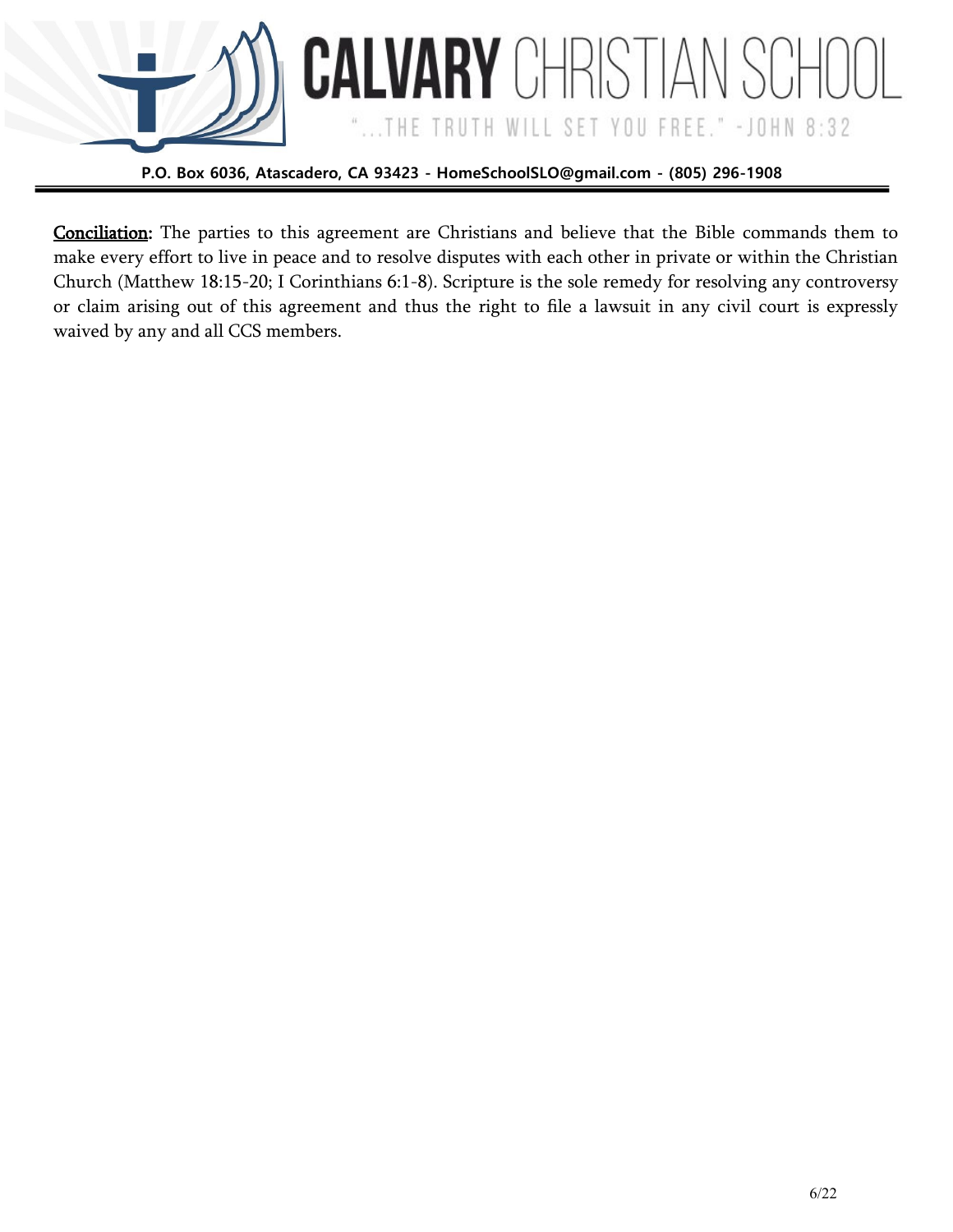

## Parent Signature Page

Family Name: The contract of the contract of the contract of the contract of the contract of the contract of the contract of the contract of the contract of the contract of the contract of the contract of the contract of t

(Please print)

We have read, understood, and agree to abide by the Calvary Christian School Policies and Procedures listed below. Please initial each item as well as signing and dating below. Thank you very much.

 $\mathcal{L}_\mathcal{L} = \mathcal{L}_\mathcal{L} = \mathcal{L}_\mathcal{L} = \mathcal{L}_\mathcal{L} = \mathcal{L}_\mathcal{L} = \mathcal{L}_\mathcal{L} = \mathcal{L}_\mathcal{L} = \mathcal{L}_\mathcal{L} = \mathcal{L}_\mathcal{L} = \mathcal{L}_\mathcal{L} = \mathcal{L}_\mathcal{L} = \mathcal{L}_\mathcal{L} = \mathcal{L}_\mathcal{L} = \mathcal{L}_\mathcal{L} = \mathcal{L}_\mathcal{L} = \mathcal{L}_\mathcal{L} = \mathcal{L}_\mathcal{L}$ 

 $\mathcal{L}_\mathcal{L} = \mathcal{L}_\mathcal{L} = \mathcal{L}_\mathcal{L} = \mathcal{L}_\mathcal{L} = \mathcal{L}_\mathcal{L} = \mathcal{L}_\mathcal{L} = \mathcal{L}_\mathcal{L} = \mathcal{L}_\mathcal{L} = \mathcal{L}_\mathcal{L} = \mathcal{L}_\mathcal{L} = \mathcal{L}_\mathcal{L} = \mathcal{L}_\mathcal{L} = \mathcal{L}_\mathcal{L} = \mathcal{L}_\mathcal{L} = \mathcal{L}_\mathcal{L} = \mathcal{L}_\mathcal{L} = \mathcal{L}_\mathcal{L}$ 

### Initial Here:

| <b>Statement of Faith</b>    |
|------------------------------|
| Code of Conduct              |
| <b>Field Trip Guidelines</b> |
| Health & Safety Policy       |
| <b>Release of Liability</b>  |

**Father's Signature Date** 

Mother's Signature Date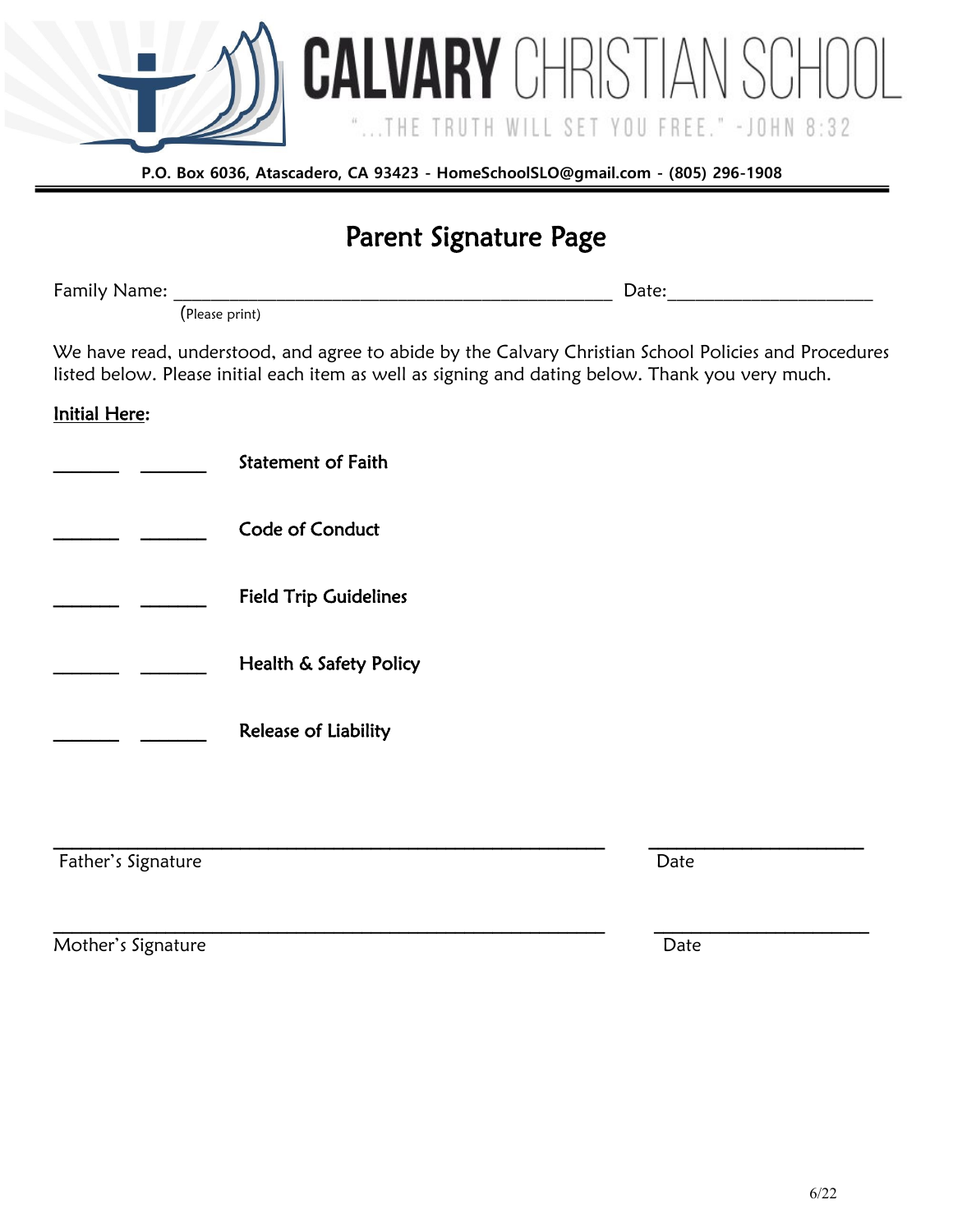### **YOUTH WAIVER AND RELEASE OF LIABILITY**

In consideration of being allowed to participate in any way in Calvary Christian School

Related events and activities, the undersigned:

- 1. Agree that the parent(s) and /or legal guardian(s) of the participant should inspect the facilities and equipment to be used, and if the parent or guardian believes anything is unsafe, he or she should immediately advise supervisor (advisor, manager, etc.) of such condition(s) and refuse to participate.
- 2. Acknowledge and fully understand that each member/participant will be engaging in activities that involve risk of serious injury, including permanent disability and death, and severe social and economic losses which might result not only from their own actions, inactions, or negligence but the action, inaction, and negligence of others, or the condition of the premises or of any equipment used. Further, that there may be other risks not known to us or not reasonably foreseeable at this time.
- 3. Assume all the foregoing risks and accept personal responsibility for the damages following such injury, permanent disability or death.
- 4. Release, waive, discharge and covenant not to sue Calvary Christian School its affiliated clubs, their respective administrators, directors, agents, and other employees of the organization, other members/participants, sponsoring agencies, sponsors, advertisers, and if applicable, owners, and lessors or premises used to conduct the event, all of which are hereinafter referred to as "releases," from any an all liability to each of the undersigned, his or her heirs, and next of kin for any and all claims, demands, losses or damages on account of injury, including death and damage to property, caused or alleged to be caused in whole or in part by the negligence of the releases or otherwise.
- 5. Photos taken at CCS events may be used in promotional advertisements.

### **I HAVE READ THE ABOVE WAIVER AND RELEASE, UNDERSTAND THAT I HAVE GIVEN UP SUBSTANTIAL RIGHTS BY SIGNING IT AND SIGN IT VOLUNTARILY.**

| Name of Member/Participant (print)            |  |  |  |
|-----------------------------------------------|--|--|--|
| Name of Parent/Guardian (print)               |  |  |  |
| Parent/Guardian Relationship (print)          |  |  |  |
| Signature of Parent/Guardian                  |  |  |  |
| Address of Member/Participant                 |  |  |  |
| Telephone Number of Parent or Guardian (1997) |  |  |  |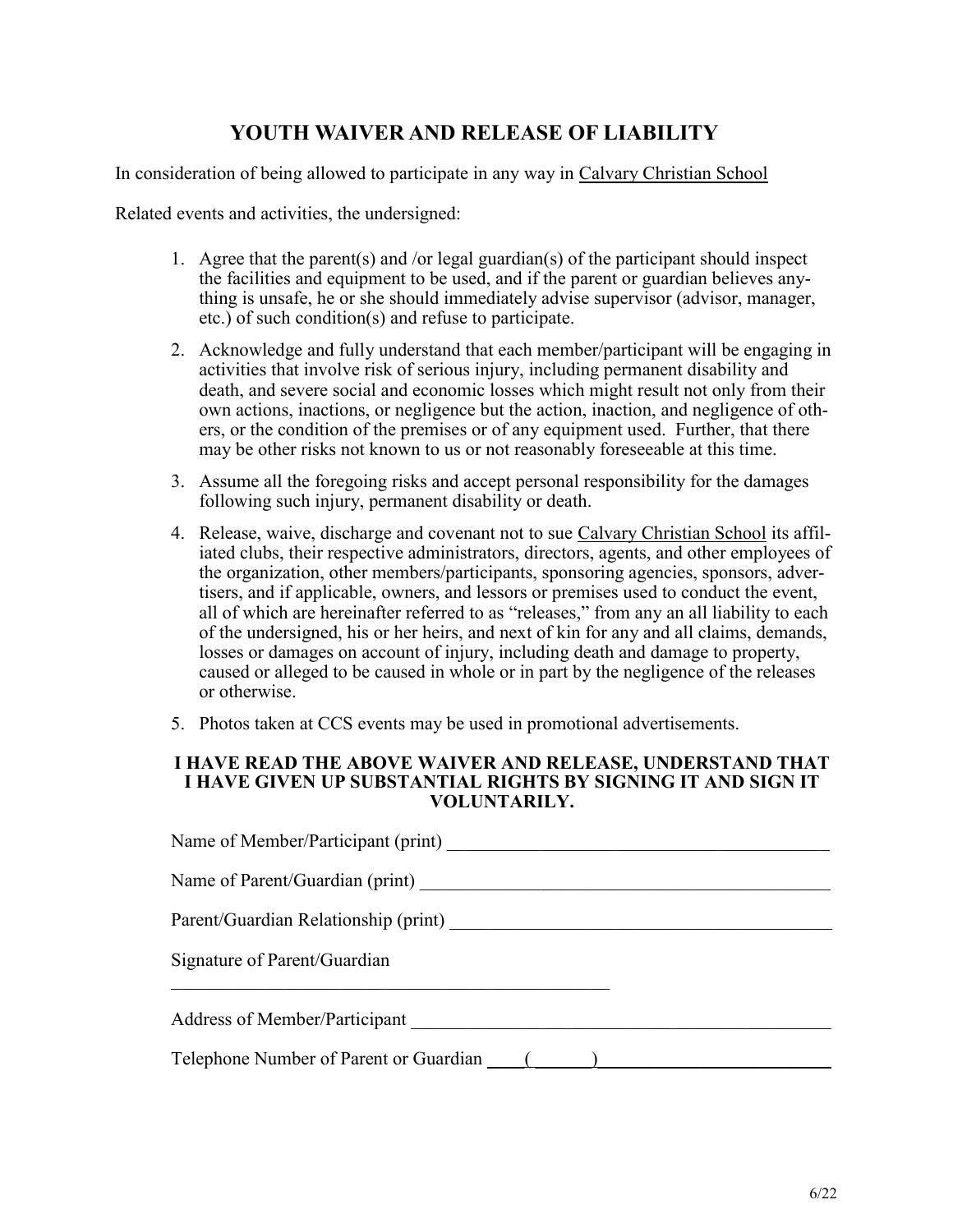

**CALVARY CHRISTIAN** ...THE TRUTH WILL SET YOU FREE." - JOHN 8:32

P.O. Box 6036, Atascadero, CA 93423 ~ HomeSchoolSLO@gmail.com ~ (805) 296-1908

### **Support Group Registration**

| Last Name                                                                                         | Father     |     | Mother               |                        | Date                |
|---------------------------------------------------------------------------------------------------|------------|-----|----------------------|------------------------|---------------------|
| Address                                                                                           | City       |     |                      | <b>State</b>           | Zip Code            |
| Telephone                                                                                         | Cell Phone |     |                      | E-mail                 |                     |
| Please provide information for your children who will be participating in C.C.S. events           |            |     |                      |                        |                     |
| Name & Age:                                                                                       |            | M/F | <b>Date of Birth</b> | <b>Grade Level</b>     | <b>T-Shirt Size</b> |
|                                                                                                   |            |     |                      |                        |                     |
|                                                                                                   |            |     |                      |                        |                     |
|                                                                                                   |            |     |                      |                        |                     |
|                                                                                                   |            |     |                      |                        |                     |
|                                                                                                   |            |     |                      |                        |                     |
| <b>Registration Fee:</b> a non-refundable amount of \$97.00 for each family/year                  |            |     |                      |                        | \$                  |
|                                                                                                   |            |     |                      |                        |                     |
| Additional T-shirts: \$30/student. 1 Shirt included w/ membership. Please list sizes above.<br>\$ |            |     |                      |                        |                     |
|                                                                                                   |            |     |                      | <b>Total Enclosed:</b> | \$                  |

- $\Diamond$ Sign and Submit CCS Code of Conduct
- Sign and Submit CCS Field Trip Guidelines  $\Diamond$
- Sign and Submit CCS Waiver of Release  $\Diamond$
- Sign and Submit CCS Health and Safety Policy  $\Diamond$
- Sign and Submit CCS Emergency Health and Medical Release Form  $\Diamond$

I hereby request the enrollment of my child/children listed above as participant(s) in Calvary Christian School Events and I will pay all fees and fulfill all requirements of participation I understand that I am responsible for any additional fees required to attend events.

Signature of Father or Mother

Date

6/22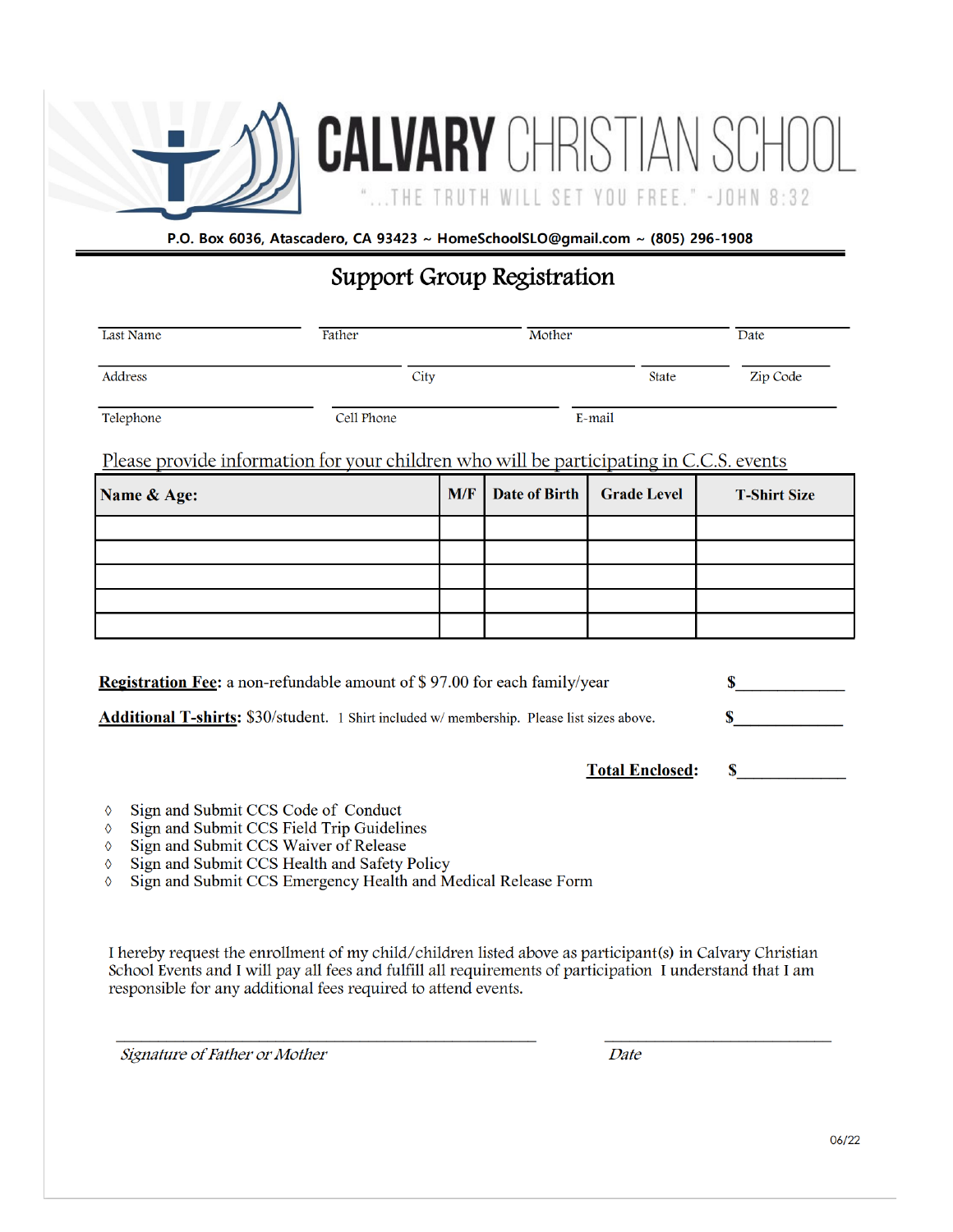

TRUTH WIL

**CALVARY** CHRISTIAN SCH

YOU FREE." - JOHN

|                                                         | <b>Parental Consent Form</b>                                                                          |  |
|---------------------------------------------------------|-------------------------------------------------------------------------------------------------------|--|
|                                                         | (A copy of the child's CCS Emergency Health/Medical Release Form must be attached to this form, too.) |  |
|                                                         |                                                                                                       |  |
|                                                         |                                                                                                       |  |
|                                                         |                                                                                                       |  |
| Where parents may be reached on day of CCS activity:    |                                                                                                       |  |
| Mother                                                  | Area Code/Phone #/Cell # - TODAY                                                                      |  |
| Father                                                  | Area Code/Phone #/Cell # - TODAY                                                                      |  |
| (Name of designated individual)                         | as the temporary guardian.                                                                            |  |
| I agree to be responsible for the Student listed above: |                                                                                                       |  |
|                                                         |                                                                                                       |  |

Acting Temporary Guardian **Date** Date **Date** Date **Date** 

1)We/I authorize the temporary guardian to obtain any emergency medical and/or treatment necessary on behalf of the minor.

2) The undersigned shall be liable and agrees to pay all costs/expenses incurred in connection with such medical and dental services rendered to the aforementioned child pursuant to this authorization.

3) The undersigned does also hereby give permission for our/my child to ride in any vehicle designated by the adult in whose care the minor has been entrusted while attending and participating in the CCS activity.

4) The undersigned does also hereby voluntarily waive any claim against CCS & FWC in regard to transportation to the CCS activity for any and all causes which may arise in connection with this activity or any phase or part thereof.

5) We/I have informed our/my child of this arrangement with the temporary guardian and have instructed our/my child that he/she must be on his/her best behavior and obey the temporary guardian along with the leaders of CCS.

\_\_\_\_\_\_\_\_\_\_\_\_\_\_\_\_\_\_\_\_\_\_\_\_\_\_\_\_\_\_\_\_\_\_\_\_\_\_\_\_\_\_\_\_ \_\_\_\_\_\_\_\_\_\_\_\_\_\_\_\_\_\_\_\_\_\_\_\_\_\_\_\_\_\_\_\_\_\_\_\_\_\_\_\_\_\_\_\_\_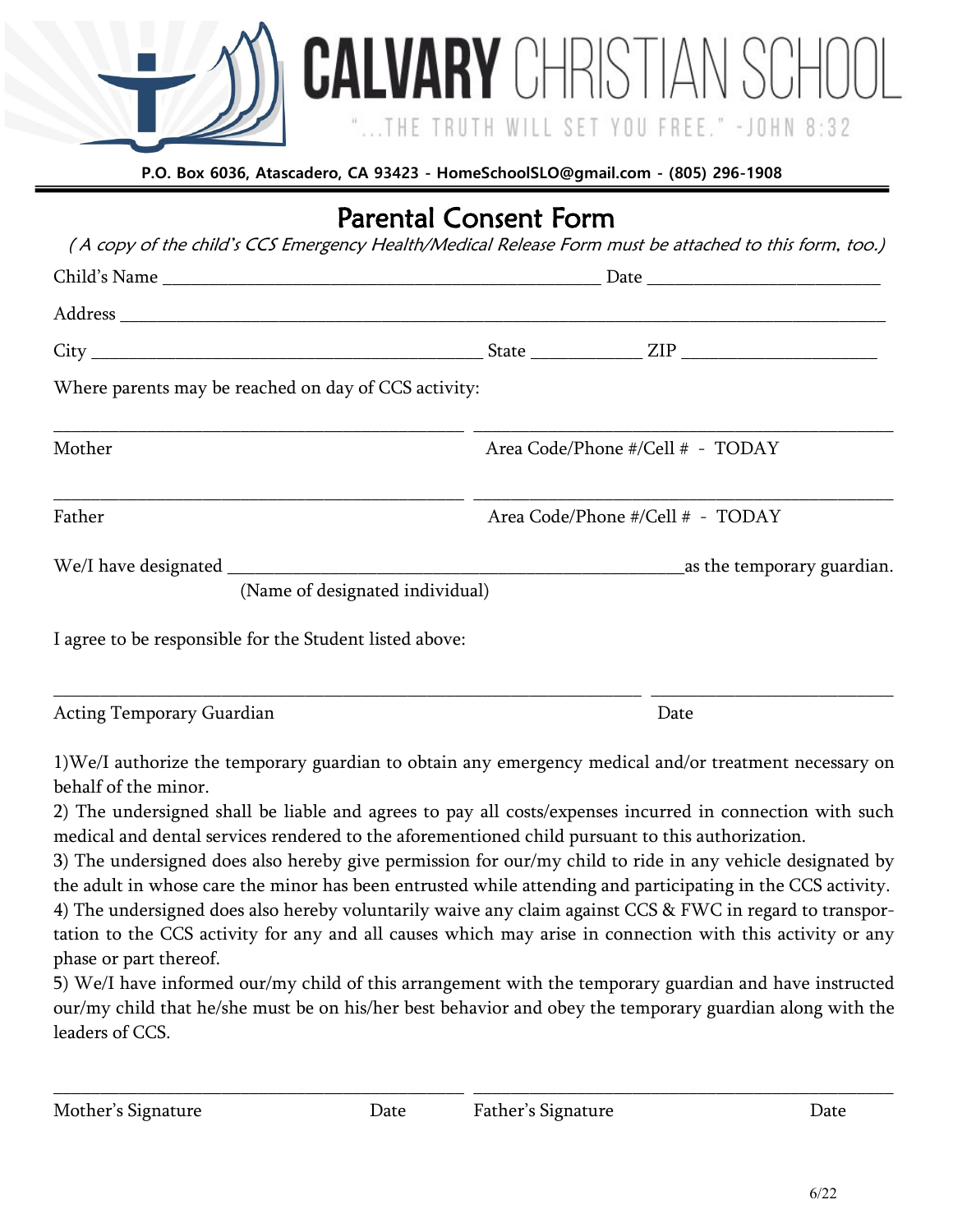**CALVARY** CHRISTIAN SCHOOL

"...THE TRUTH WILL SET YOU FREE." - JOHN 8:32

| Emergency Health/Medical Release Form<br>Elast Tetanus Booster<br>Child's Name                                                                                                                                                                                                                                                                       |  |                  |  |
|------------------------------------------------------------------------------------------------------------------------------------------------------------------------------------------------------------------------------------------------------------------------------------------------------------------------------------------------------|--|------------------|--|
|                                                                                                                                                                                                                                                                                                                                                      |  |                  |  |
|                                                                                                                                                                                                                                                                                                                                                      |  |                  |  |
|                                                                                                                                                                                                                                                                                                                                                      |  |                  |  |
|                                                                                                                                                                                                                                                                                                                                                      |  |                  |  |
|                                                                                                                                                                                                                                                                                                                                                      |  | **               |  |
| In the event we, the parents, can't be reached by Calvary Christian School, notify/release our child/ren to:                                                                                                                                                                                                                                         |  |                  |  |
|                                                                                                                                                                                                                                                                                                                                                      |  |                  |  |
|                                                                                                                                                                                                                                                                                                                                                      |  |                  |  |
| Parents must inform CCS of any medication a student takes on a regular basis. (C.E.C. 12020)                                                                                                                                                                                                                                                         |  |                  |  |
|                                                                                                                                                                                                                                                                                                                                                      |  |                  |  |
| No medication may be given to a student by anyone but the student's parent/guardian unless (1) the medication is<br>properly labeled in it's original container, and (2) a note signed by the student's physician accompanies the medica-<br>tion with specific instructions as to how and when the medication is to be administered to the student: |  |                  |  |
| ___________Agree                                                                                                                                                                                                                                                                                                                                     |  | ________Disagree |  |
|                                                                                                                                                                                                                                                                                                                                                      |  |                  |  |
|                                                                                                                                                                                                                                                                                                                                                      |  |                  |  |
|                                                                                                                                                                                                                                                                                                                                                      |  |                  |  |
|                                                                                                                                                                                                                                                                                                                                                      |  |                  |  |
|                                                                                                                                                                                                                                                                                                                                                      |  |                  |  |

Please turn over to complete form and provide necessary signatures